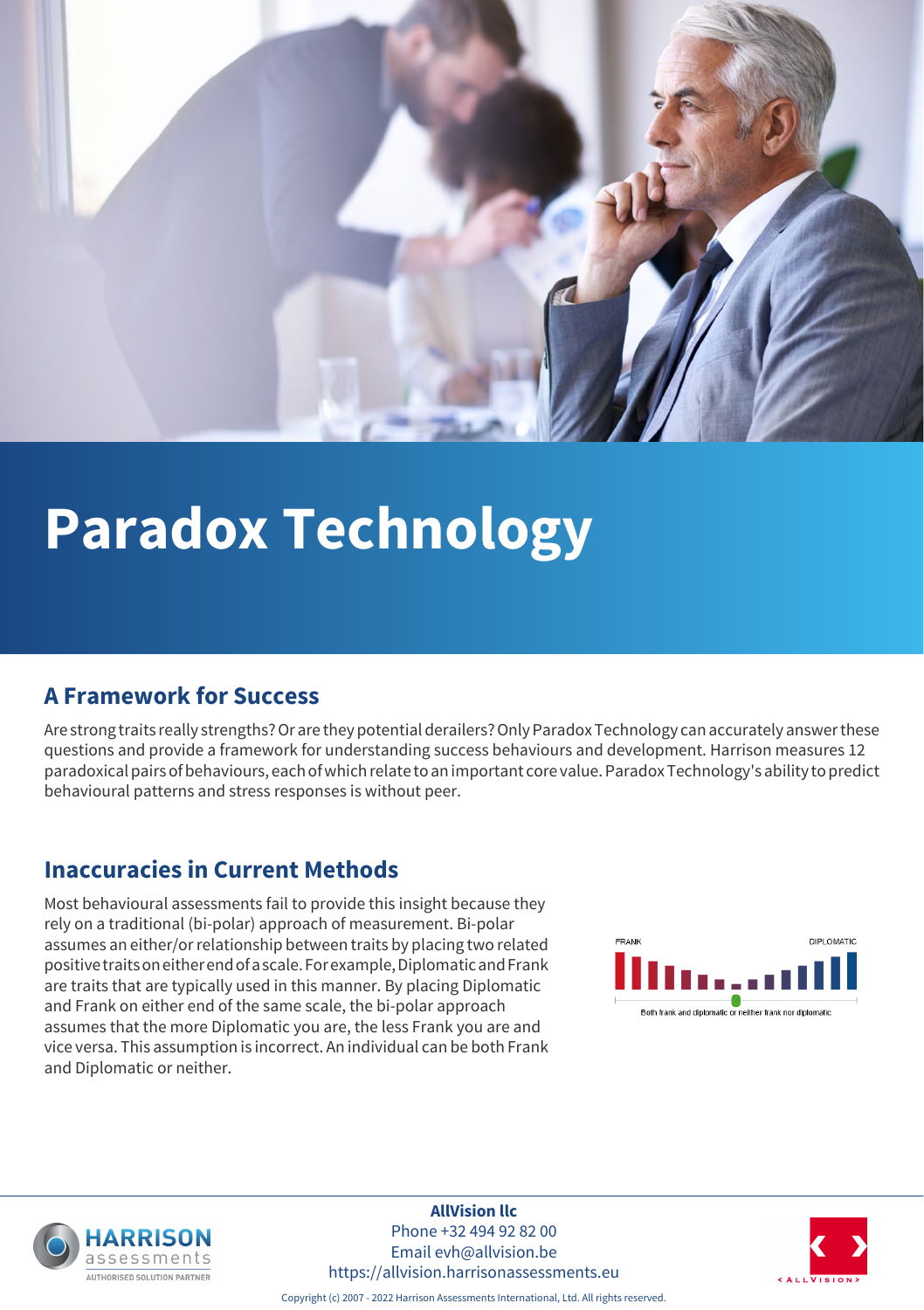# **Paradox Technology**

# **The Trap of "Either/Or" Scales**

The either/or method forces people to choose between two complementary and positive traits. However, in doing so, it sacrifices the most important insight. Consider this example, XYZ Co is hiring a new Director of Communications and they require someone who is an effective communicator. They have two candidates: Jim and Christiana. When measured on an either/or scale, both appear to be in the middle. This bi-polar scale approach incorrectly indicates that they are both balanced in communication and that they are both potentially good candidates.



### **The Paradox Approach**

When measured using Harrison's Paradox technology, a much clearer picture of their true communication strength emerges. Jim is low on both Frankness and Diplomacy and is actually a poor communicator. On the other hand, Christiana is high on both Frank and Diplomatic and is a superb communicator who can clearly state what she needs to say but do so in a way that people are more likely to accept.

The traditional either/or approach provides a superficial and often inaccurate view of communication. It fails to identify the behavioural issues that are critical to job success. In contrast, Paradox Technology provides this vital information without sacrificing its ability to prevent deception.

Paradox Technology is highly effective at identifying negative traits because it is based on the principle that each trait has the potential to be either productive or counter-productive, depending upon other balancing traits.



Jim: Poor Communicator Christiana: Great Communicator









Copyright (c) 2007 - 2022 Harrison Assessments International, Ltd. All rights reserved.